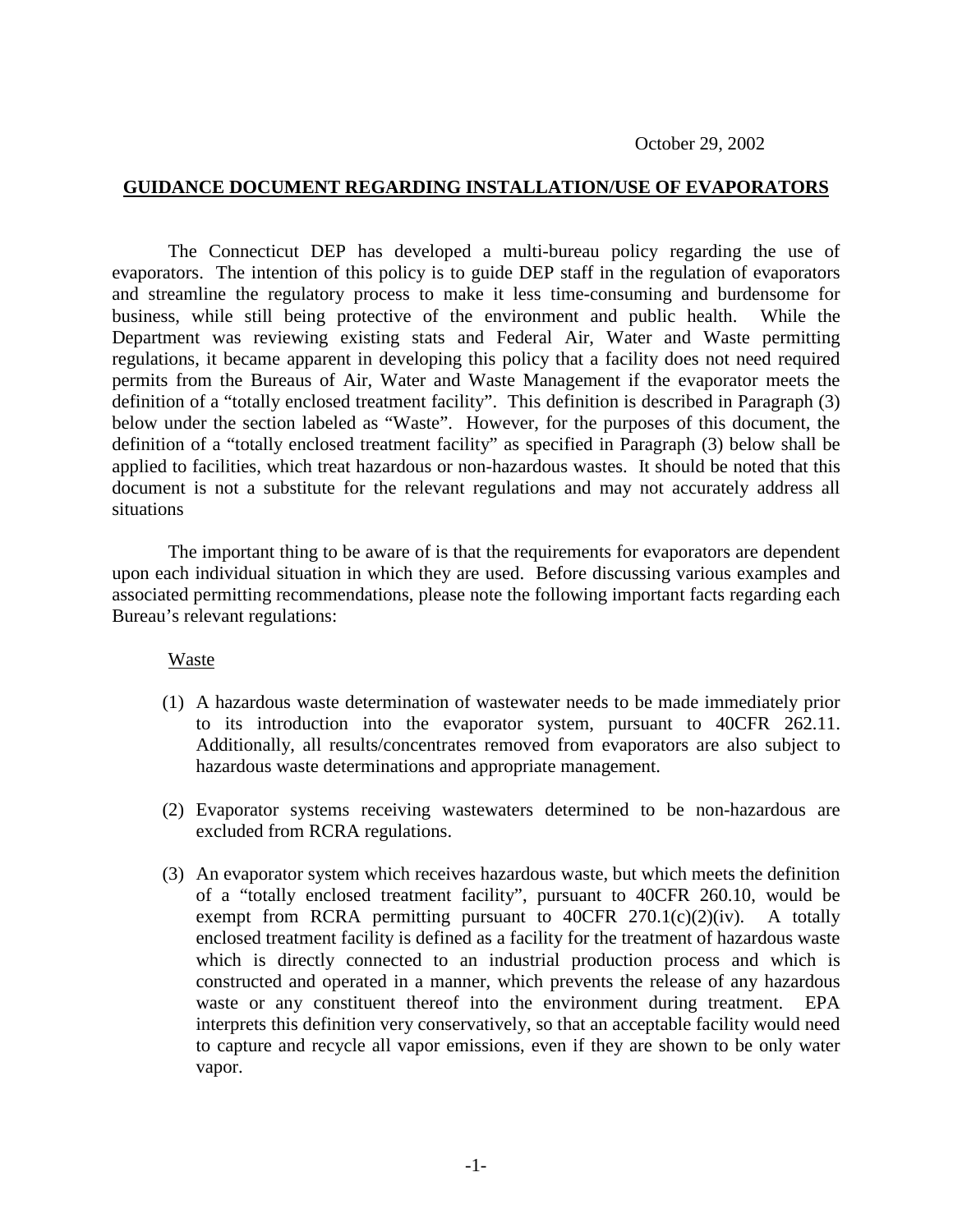- (4) A facility which uses an evaporator for hazardous wastes, as part of a wastewater treatment facility having a wastewater discharge permit issued under 22a-430 of the Connecticut General Statutes, is exempt from RCRA permitting pursuant to 40CFR  $270.1(c)(2)(v)$  and  $260.10$ .
- (5) A facility which uses an evaporator to concentrate a hazardous waste prior to recycling or reclaiming that waste, or sending it off-site for reclamation, is subject to the requirements specified in RSCA 22a-449(c)-101(c) [Recyclable Materials], and may not require RCRA permitting. These situations must be evaluated on a case-bycase basis.
- (6) For facilities which treat its wastewaters prior to an evaporator:
	- a) Elementary neutralization (pH adjustment) of hazardous wastes is exempt from RCRA permitting pursuant to 40CFR  $280.1(c)(2)(v)$  and  $260.10$ .
	- b) Any other method of treatment for hazardous wastes will require a RCRA permit unless a wastewater discharge permit exemption is maintained pursuant to 40CFR(c)(2)(v) and 260.10.

## AIR

(1) If an evaporator is installed which meets the definition of a "totally enclosed" system, a facility does not need to apply for an Air Permit under sections 22a-174-3 and 22a-174-29 of the Regulations for Connecticut State Agencies.

# WATER

- (1) No facility shall initiate, originate or maintain any discharge of water, substance or material into the waters of the state without a permit for such discharge (includes: hauling wastewater to a publicly owned treatment works or POTW) issued by the Commissioner of DEP in accordance with Section 22a-430 of the Connecticut General Statutes (C.G.S.).
- (2) A facility, which intends to install an evaporator system, shall be required to obtain an approval of said system from the DEP/Water Management Bureau in accordance with Section 22a-424 of the C.G.S.

 Examples describe below are divided into two categories; evaporator systems which meet the definition of a "totally enclosed" system and those evaporator systems which do not. Recommendations/comments for handling each example are discussed below.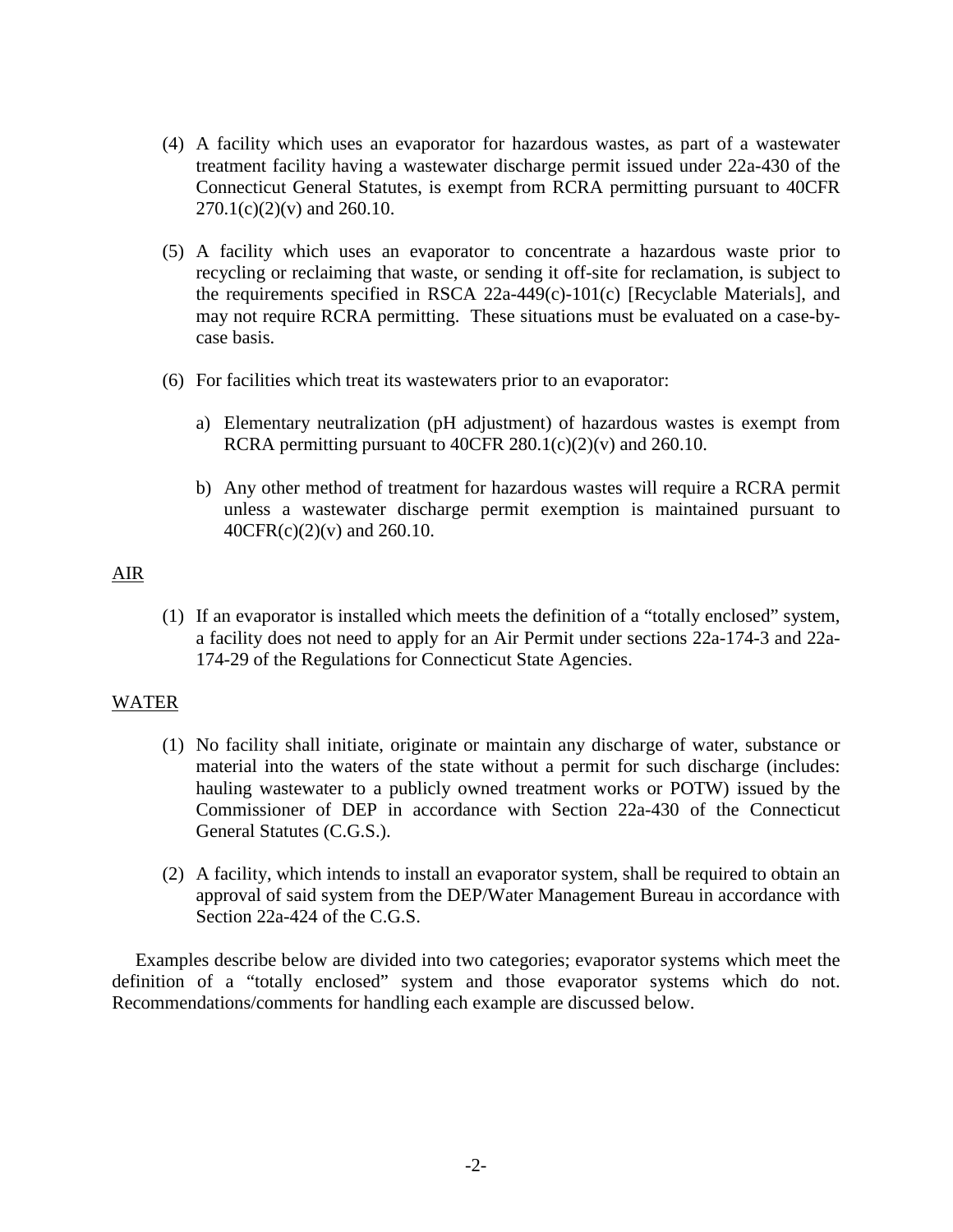# **EVAPORATORS – TOTALLY ENCLOSED**

- I.
- 1. A facility does not have an active wastewater discharge. In case of evaporator malfunction, wastewater is hauled away in a manner acceptable to the Commissioner or a collection tank is installed to store wastewater until the evaporator is operational.

## Recommendations/Comments:

- i. Determine whether the wastewater discharge immediately prior to the introduction into the evaporator is characterized as hazardous waste.
- ii. Submit plans, specifications, operation & maintenance information on the evaporator system for the Commissioner's review and approval to the DEP Bureau of Water Management.
- iii. The evaporator is exempt from RCRA and Air permitting requirements.
- iv. If the wastewater is characterized as non-hazardous (RCRA permitting requirements do not apply; however, if a facility treats its wastewater prior to an evaporator; see section Waste paragraph [6] ):
	- a) Submit non-hazardous waste certification form to the DEP Bureaus of Water and Waste Management.
	- b) A wastewater discharge permit is not required if the wastewater is hauled to a receiving facility, which is permitted to accept such wastes, or is stored on-site in a collection tank until the evaporator is operational.
	- c) A wastewater discharge permit is required, if the wastewater is hauled to a Publicly Owned Treatment Works or "POTW".
- v. If the wastewater is characterized as hazardous:
	- a) Verify, in writing, that the wastewater is considered a hazardous waste and submit this letter to the DEP Bureaus of Water and Waste Management.
	- b) Since the evaporator meets the definition of a "totally enclosed" system, the facility is exempt from RCRA permitting requirements. However, collection tanks used to store hazardous wastes during periods of evaporator malfunctions must be installed and managed in accordance with applicable hazardous waste management regulations.
	- c) If applicable, verify in writing that during periods of evaporator malfunctions, this wastewater is or will be hauled to a receiving facility, which is permitted to accept such wastes.
- 2) A facility has a valid wastewater discharge permit (NPDES or State) and wishes to include an evaporator as part of an approved wastewater treatment system.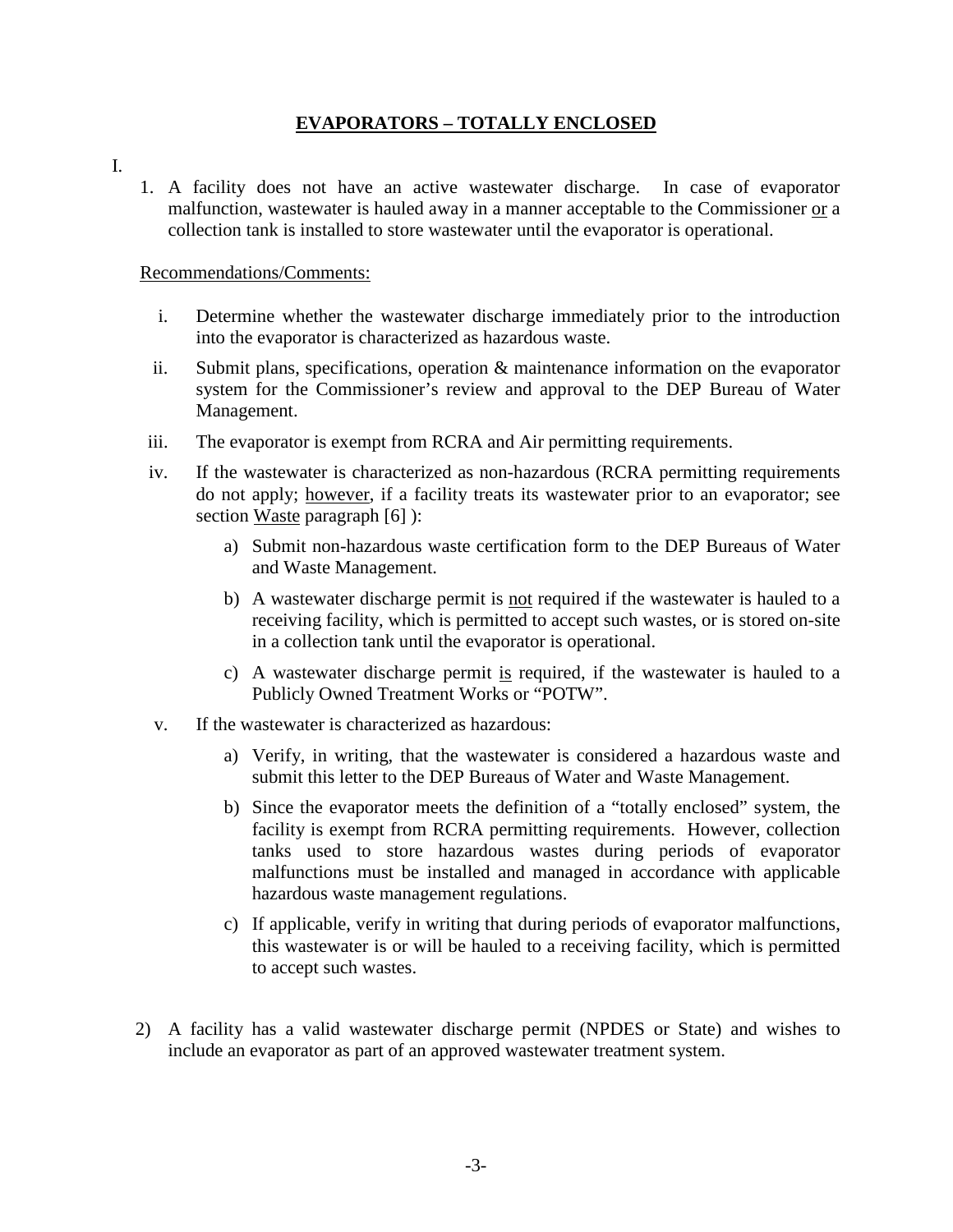#### Recommendations/Comments:

- i. Submit plans, specifications, operations and maintenance information on the evaporator system for the Commissioner's review and approval to the DEP Bureau of Water Management.
- ii. Submit additional information to the DEP Bureau of Water Management to modify the wastewater discharge permit application and if necessary, to modify the facility's wastewater discharge permit. If the evaporator malfunctions, the facility is now authorized to discharge this wastewater under the existing or modified permit.
- iii. The evaporator is exempt from Air and RCRA permitting requirements.

# **EVAPORATORS – NOT TOTALLY ENCLOSED**

#### II.

1) A facility does not have a valid wastewater discharge permit. In case of evaporator malfunction, wastewater is hauled away in a manner acceptable to the Commissioner or a collection tank is installed to store wastewater until the evaporator is operational.

#### Recommendations/Comments:

- i. Determine whether the wastewater discharge immediately prior to the introduction into the evaporator is characterized as hazardous waste.
- ii. Submit plans, specifications, operations and maintenance information on the evaporator system for the Commissioner's review and approval to the DEP Bureau of Water Management.
- iii. A facility must apply for an Air Permit under the following sections of the Regulation of Connecticut State Agencies if the applicable criteria are met:
	- a) The referenced tables below can be found in Section  $22a-174-3(a)(1)(J) Any$ stripping facility with potential emissions in excess of Table  $3(a)(1)$ :

#### Table  $3(a)(1)$

| Table the pollutant is listed on | Table lb/he for all pollutants |
|----------------------------------|--------------------------------|
| Table 29-1                       | 0 <sup>1</sup>                 |
| Table 29-2                       | 0.2                            |
| Table 29-3                       | 04                             |

- b) 22a-174-3(a)(1)(K) Any new stationary source or modification including potential emissions greater than five (5) tons per year of any particular air pollutant.
- c) 22a-174-29(b)(1) On or after 10-1-86, no person shall cause or permit the emission of any hazardous air pollutant listed in Table 29-1 from any stationary source at a concentration at the discharge point in excess of the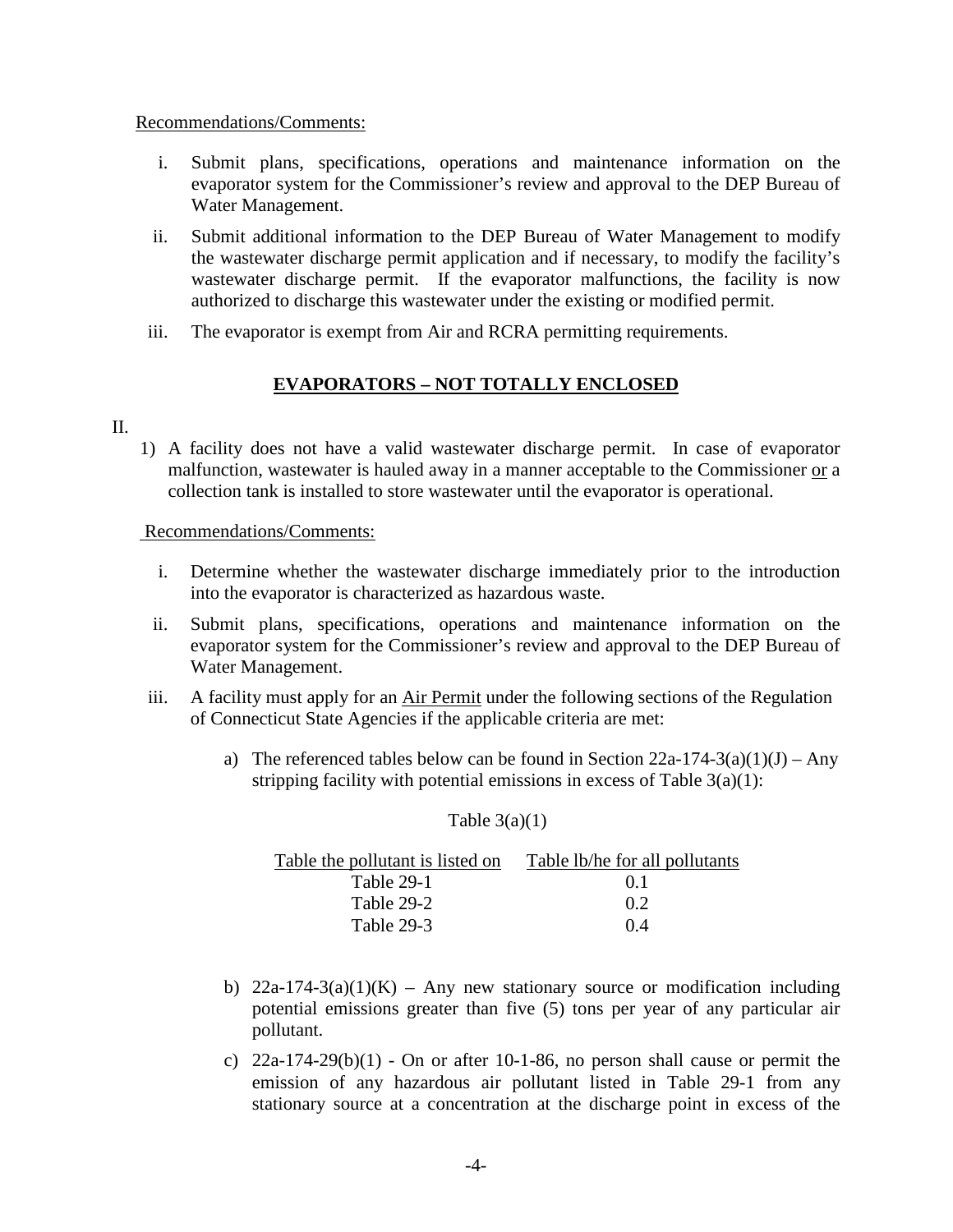maximum allowable stack concentration, unless the stationary source is operating in accordance with the terms of an order or permit of the Commissioner specifically allowing the continued operation of the stationary source in violation of this subdivision while coming into compliance or the source is in compliance with the provisions of subdivision 22a-174-29(d)(3).

- d) 22a-174-20(j) Disposal and evaporation of solvents. A "person" shall not, during any one day, dispose of more than one and one-half gallons (5.7 liters) of any volatile organic compound (VOC) or of any material containing more than one and one-half gallons (75. liters) of any such VOC by any means which will permit the evaporation of such solvent into the atmosphere.
- iv. If the wastewater is characterized as non-hazardous (RCRA permitting requirements do not apply; however, if a facility treats its wastewater prior to an evaporator; see section Waste paragraph  $(6)$  ):
	- a) Submit non-hazardous waste certification form to the DEP Bureaus of Water and Waste Management.
	- b) A wastewater discharge permit is not required, if the wastewater is hauled to a receiving facility that is permitted to accept such wastes or is stored in a collection tank until the evaporator is operational.
	- c) A wastewater discharge permit is required, if the wastewater is hauled to a Publicly Owned Treatment Works or "POTW".
- v. If the wastewater is characterized as hazardous:
	- a) Notify, in writing, that the discharge is considered a hazardous waste and submit this letter to the DEP Bureaus of Water and Waste Management.
	- b) If applicable, verify in writing that during periods of evaporator malfunctions this wastewater is or will be hauled to a receiving facility which is permitted to accept such wastes.
	- c) Submit an application for a RCRA Part B permit to the DEP Bureau of Waste Management or submit an application for a wastewater discharge permit to the Bureau of Waste Management. Upon review of a facility's complete wastewater permit application, if it has been determined that the company can not meet proposed permit limitations, the following information is needed: plans & specifications on a proposed wastewater treatment system for the Commissioner's review and approval, supplemental analytical testing results to ensure compliance with proposed permit limitations in case of evaporator malfunction, and a schedule for the treatment system to be installed and operational in accordance with the approval.

 If there are any further questions pertaining to this material, please contact the Bureau of Waste Management-Permitting Section at (860) 424-3023 or the Bureau of Water Management-Permitting Section at (860) 424-3025.